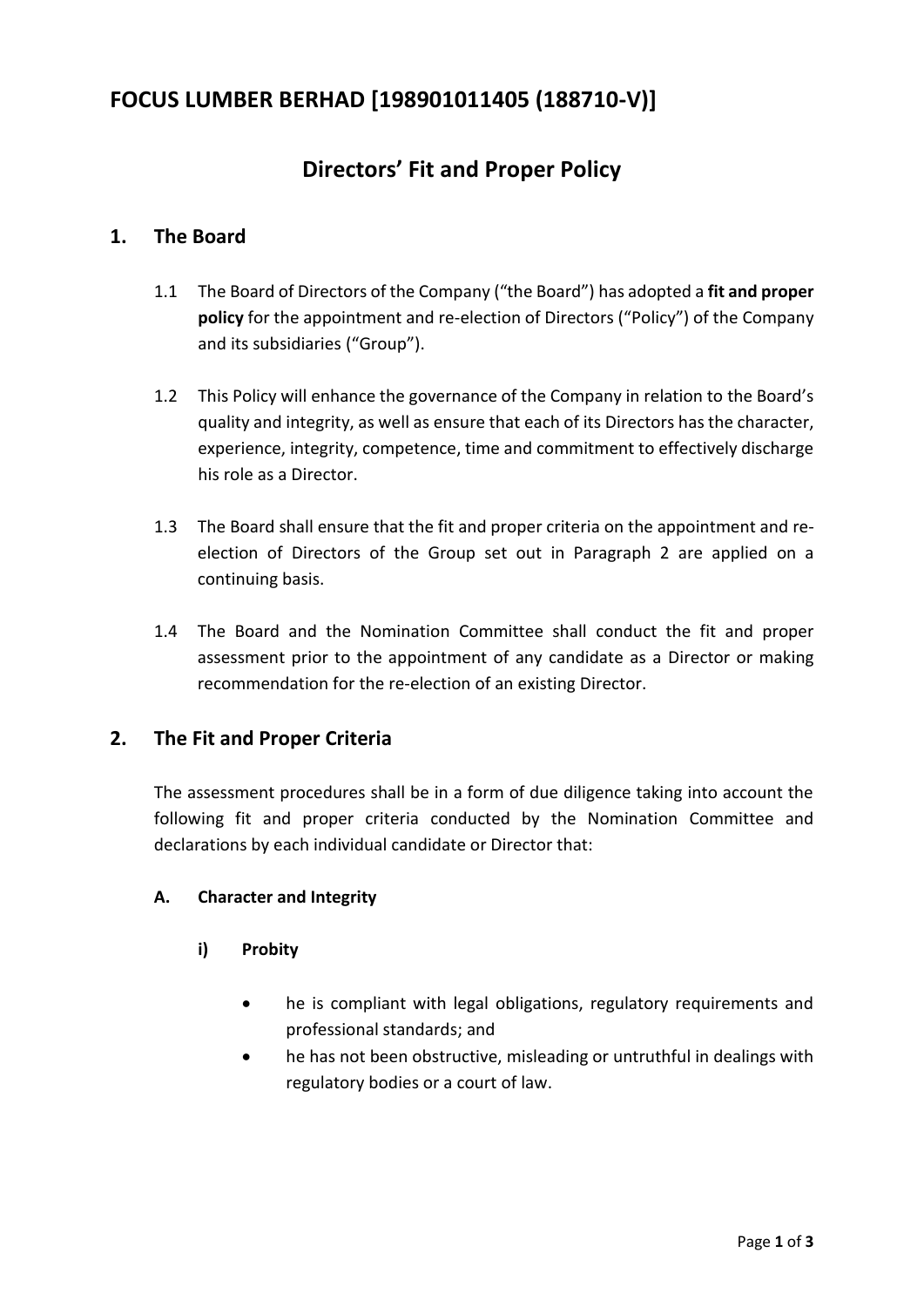## **ii) Personal integrity**

- he has not perpetrated or participated in any business practices which are deceitful, oppressive improper (whether unlawful or not), or which otherwise reflect discredit on his professional conduct;
- his service contract (i.e. in the capacity of management or director) had not been terminated in the past due to concerns on personal integrity; and
- he has not abused other positions (i.e. political appointment) to facilitate government relations for the company in a manner that contravenes the principles of good governance.

## **iii) Financial integrity**

- he manages personal debts or financial affairs satisfactorily and with good financial standing based on report from a credit rating agency; and
- he demonstrates ability to fulfil personal financial obligations as and when they fall due.

#### **iv) Reputation**

- he is of good repute in the financial and business community;
- he has not been the subject of civil or criminal proceedings or enforcement action, in managing or governing an entity for the past 10 years; and
- he has not been substantially involved in the management of a business or company which has failed (including PN17 company), where that failure has been occasioned in part by deficiencies in that management.

#### **B. Experience and Competence**

- **i) Qualification, training and skills**
	- he possesses education qualification that is relevant to the skill set that the Director is earmarked to bring to bear onto the boardroom (i.e. a match to the Board skill set matrix);
	- he has a considerable understanding on the workings of a corporation;
	- he possesses general management skills of at least 5 years as well as understanding of corporate governance and sustainability issues;
	- he keeps knowledge current based on continuous professional development; and
	- he possesses leadership capabilities and a high level of emotional intelligence.